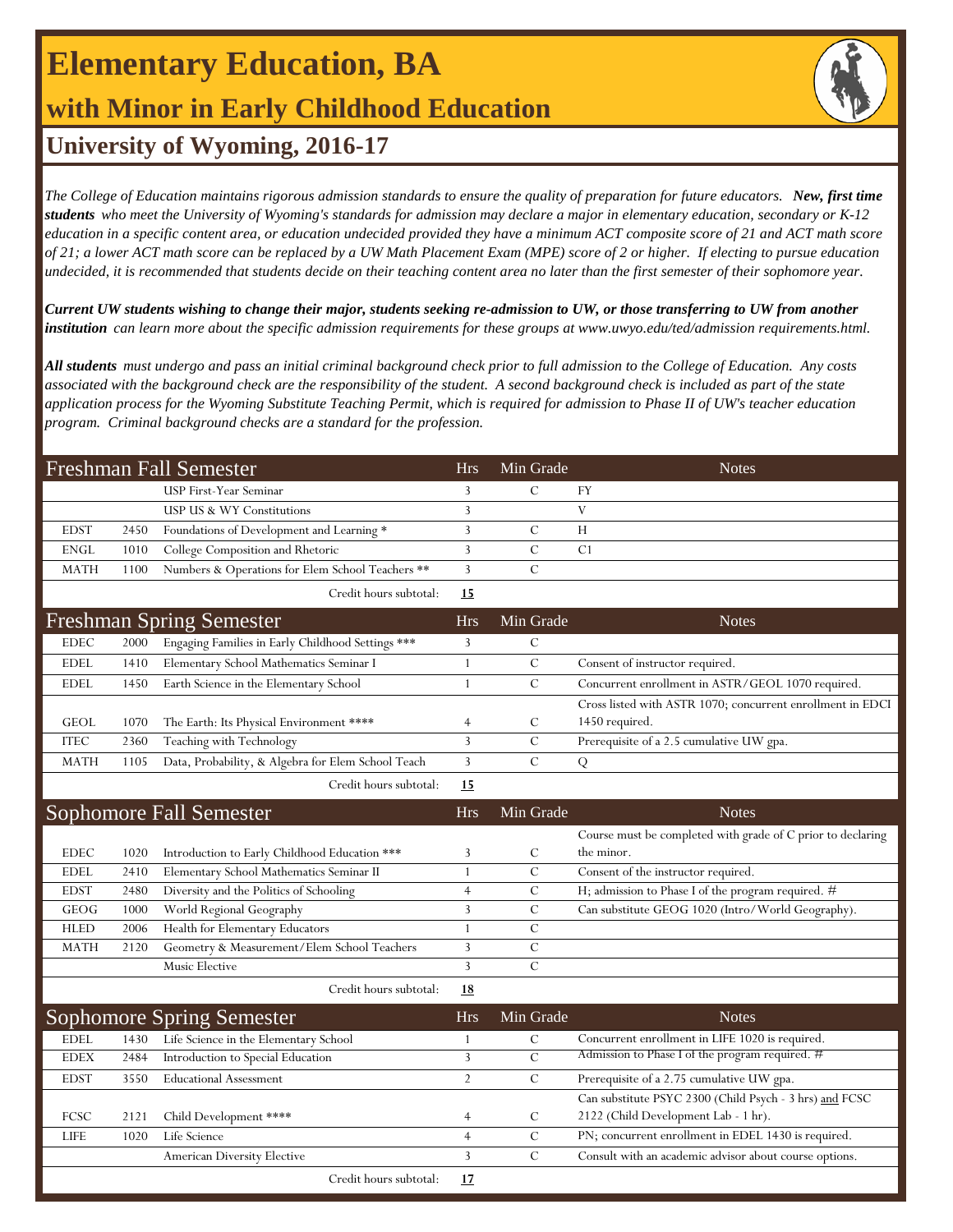# **Elementary Education, BA**

# **with Minor in Early Childhood Education**

### **University of Wyoming, 2016-17**

|             |      | <b>Junior Fall Semester</b>                       | <b>Hrs</b> | Min Grade      | <b>Notes</b>                                                 |
|-------------|------|---------------------------------------------------|------------|----------------|--------------------------------------------------------------|
| <b>EDEL</b> | 1440 | Physical Science in the Elementary School         |            | С              | Concurrent enrollment in PHYS 1090 required.                 |
| <b>EDEL</b> | 2280 | Literature for Children ***                       | 3          | C              | Course substitutions available; consult with an advisor.     |
| <b>EDST</b> | 3000 | Teacher as Practitioner                           | 6          | $\mathsf{C}$   | C2; admission to Phase II of the program required. #         |
| <b>PHYS</b> | 1090 | The Fundamentals of the Physical University ***** | 4          | $\mathcal{C}$  | PN; concurrent enrollment in EDEL 1440 required.             |
|             |      | Credit hours subtotal:                            | 14         |                |                                                              |
|             |      | <b>Junior Spring Semester</b>                     | <b>Hrs</b> | Min Grade      | <b>Notes</b>                                                 |
| <b>EDEC</b> | 3000 | Observing Young Children ****                     | 2          | $\mathcal{C}$  |                                                              |
| <b>EDEC</b> | 3220 | School Programs for Young Children ***            | 3          | $\overline{C}$ |                                                              |
| <b>EDEC</b> | 4320 | Oral & Written Language Acquisition ***           | 3          | $\mathsf{C}$   |                                                              |
| <b>EDEL</b> | 3170 | Art in the Elementary School                      | 3          | $\mathsf{C}$   | Prerequisite of a 2.5 cumulative UW gpa.                     |
|             |      | Speech/Acting Elective ******                     | 3          | C              |                                                              |
|             |      | Credit hours subtotal:                            | 14         |                |                                                              |
|             |      | <b>Senior Fall Semester</b>                       | <b>Hrs</b> | Min Grade      | <b>Notes</b>                                                 |
| <b>EDEL</b> | 4109 | Elementary Humanities Education                   | 5          | C              | Admission to Phase IIIa of the program required. #           |
| <b>EDEL</b> | 4309 | Elementary Literacy Education                     | 5          | $\mathcal{C}$  | Admission to Phase IIIa of the program required. #           |
| <b>EDEL</b> | 4409 | Elementary Math/Science Education                 | 5          | $\mathcal{C}$  | C3; admission to Phase IIIa of the program required. #       |
|             |      | Credit hours subtotal:                            | 15         |                |                                                              |
|             |      | <b>Senior Spring Semester</b>                     | <b>Hrs</b> | Min Grade      | <b>Notes</b>                                                 |
|             |      |                                                   |            |                | Admission to Phase IIIb of the program required; offered S/U |
| <b>EDEL</b> | 4500 | Residency in Teaching                             | 15         | S              | only. $#$                                                    |
|             |      | Credit hours subtotal:                            | <u>15</u>  |                |                                                              |
|             |      | <b>TOTAL CREDIT HOURS:</b>                        | 123        |                |                                                              |

This is a guide for course work in the major; actual course sequence may vary by student. Please refer to the online student degree evaluation, and consult with an academic advisor. • Not all courses are offered every semester and some electives may have prerequisites. Students should review the course descriptions in the *University Catalog* and consult with their academic advisor to plan accordingly.

#### **University of Wyoming requirements:**

Students must have a minimum cumulative GPA of 2.0 to graduate. • Students must complete 42 hours of upper division (3000-level or above) coursework, 30 of which must be from the University of Wyoming. • Courses must be taken for a letter grade unless offered only for S/U. • University Studies Program (USP) Human Culture (H) and Physical & Natural World (PN) courses must be taken outside of the major subject, but can be cross-listed with the major.

#### **College of Education requirements:**

This plan assumes student college readiness. Students should be able to start taking 1000-level courses the first semester of college. • All professional education courses must be completed with a grade of C or higher. Grades of C- or lower will not satisfy this requirement.